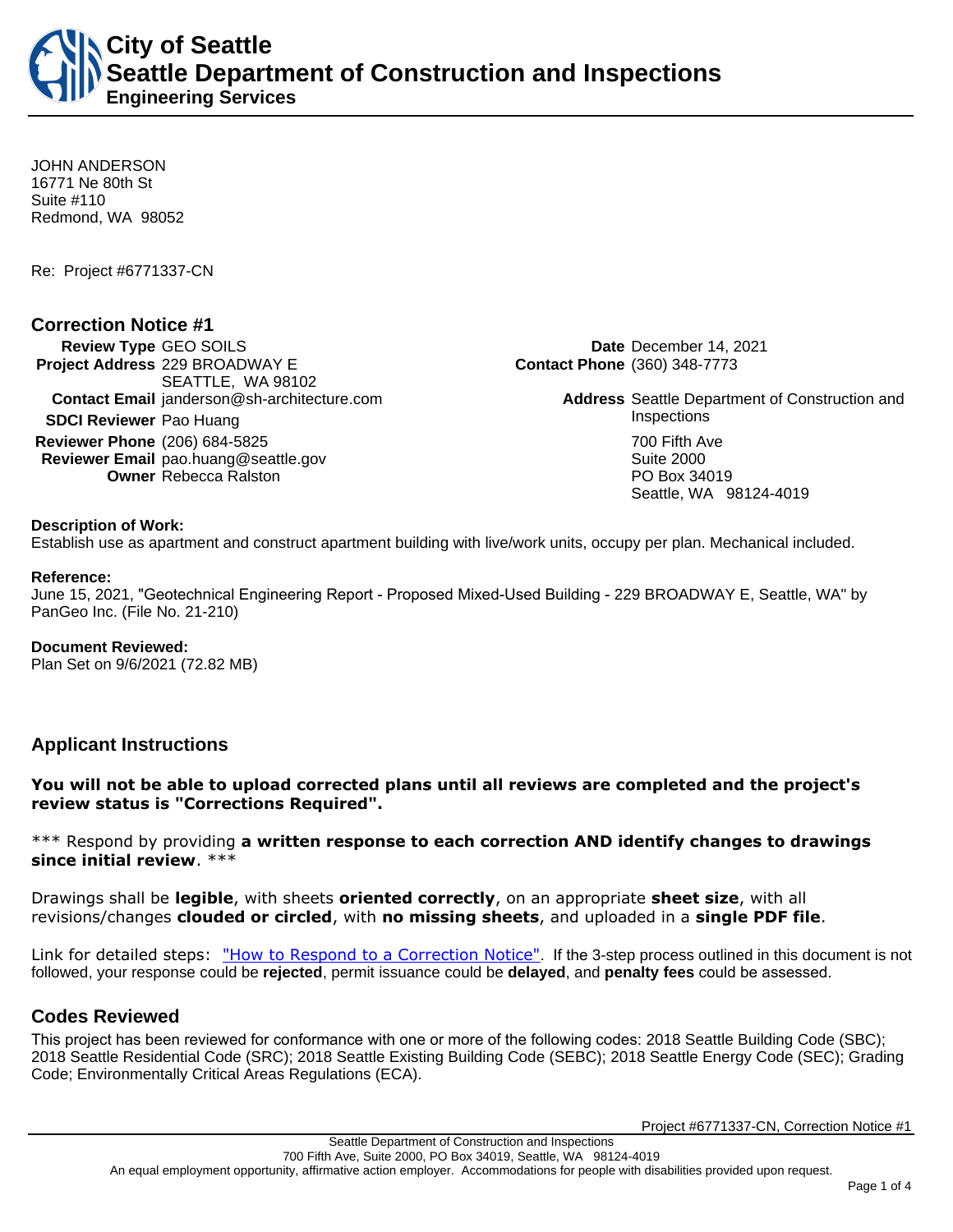## **Corrections**

**1.** SMC 22.170.130. Nominate a geotechnical engineering firm on the enclosed SDCI Geotechnical Special Inspections Schedule form. This form must be signed by the owner or owner's representative; the form cannot be signed by the contractor nor the geotechnical engineer.

The Inspection Agency must be the same engineer/firm that prepared the geotechnical report. If the owner nominates a different engineer/firm to act as the Geotechnical Special Inspector, the new engineer must review the original geotechnical report and submit a letter indicating a review was performed, along with a statement of agreement with the evaluation and provisions contained in the report. If the new engineer does not agree with aspects of the report, rebuttal evaluations and recommendations must be included in the review letter. The plans must be revised accordingly and submitted to SDCI for review. Please do not fill in special inspection items on the enclosed form.

Requests for changes of Special Inspection Agency that occur during plan review should be submitted with corrected plans. If the request occurs after permit issuance, send the materials to the geotechnical reviewer.

**2.** SMC 22.170.190 A. Provide a signed and stamped letter from the geotechnical engineer that includes review of the plans and provides a minimal risk statement in accordance with Director's Rule 5-2016. The plan review/minimal risk letter must be based upon review of plans with all substantial geotechnical recommendations incorporated.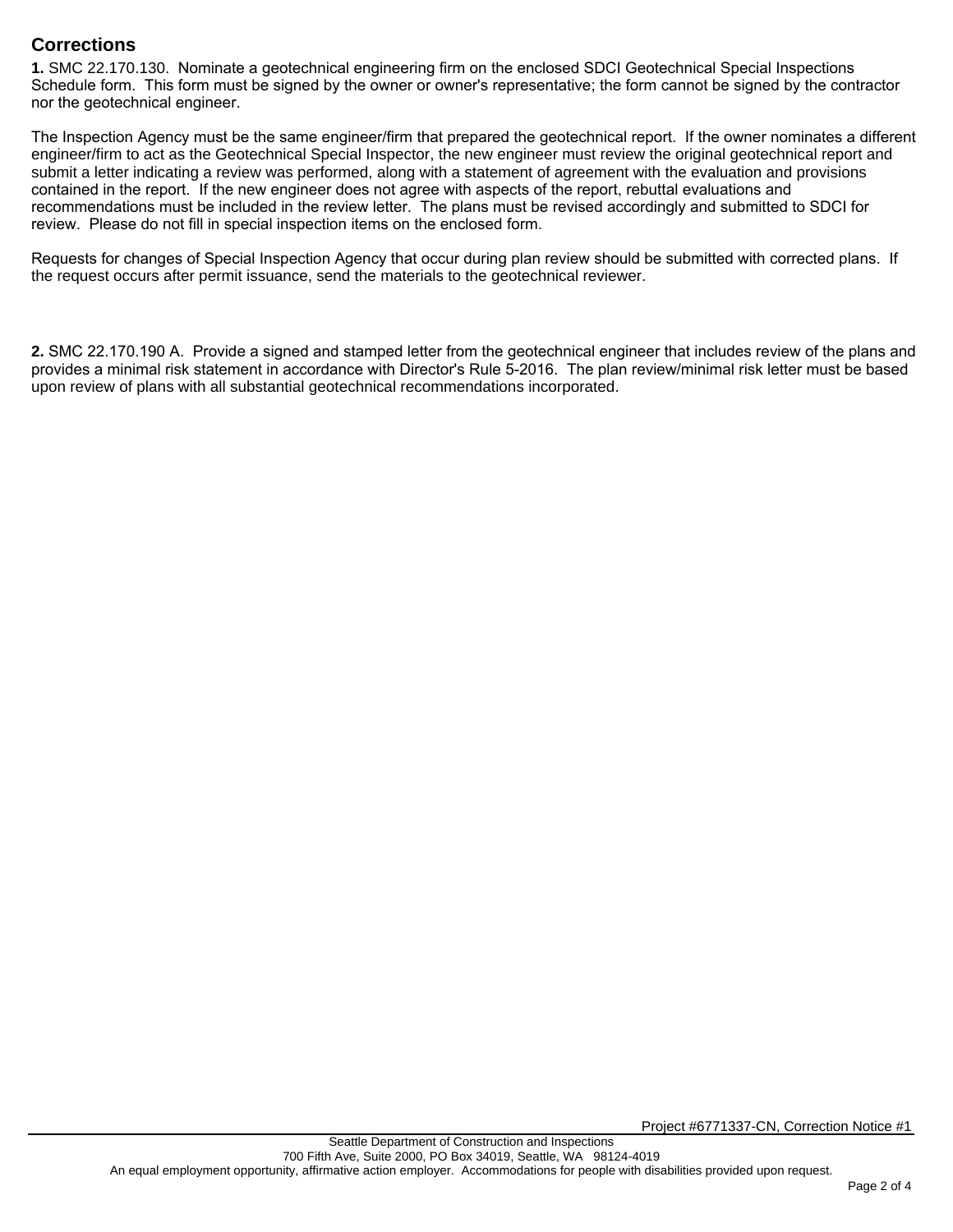

# **SDCI Statement of Structural Special Inspection**

**Project Number** 6771337-CN **Date** 12/14/2021 3:55 PM **Project Address** 229 BROADWAY E SEATTLE, WA 98102

**SDCI Plan**  Nouri Samiee **Examiner Architect Architect Phone Engineer Engineer Phone**

Prior to issuance of a building permit, the owner, architect, or engineer acting on behalf of the owner shall appoint an inspection agency and shall sign and submit this form to the building official.

## **Property Owner, Architect, or Engineer Signature**

I hereby certify that the engineering firm and inspection agency named below has been engaged to perform the special inspections outlined below as required by the Seattle Building Code. It is the responsibility of the owner or the owner's designee to notify the inspection agency in a timely manner when the inspections listed below are required.

| Signature                           | Title |                    | Date | Phone                          |
|-------------------------------------|-------|--------------------|------|--------------------------------|
| <b>Inspection Agency Name</b>       |       |                    |      | <b>Inspection Agency Phone</b> |
| <b>Required Special Inspections</b> |       |                    |      |                                |
| <b>Inspection Type</b>              |       | <b>Description</b> |      |                                |
| 1. Wood Seismic                     |       |                    |      |                                |
| 2. High Strength Hold Down System   |       |                    |      |                                |
| 3. Reinforced Concrete - Cip        |       |                    |      |                                |
| 4. Pt Prestressed Concrete          |       |                    |      |                                |

**Call (206) 684-8860 to schedule a pre-construction conference before the start of construction**